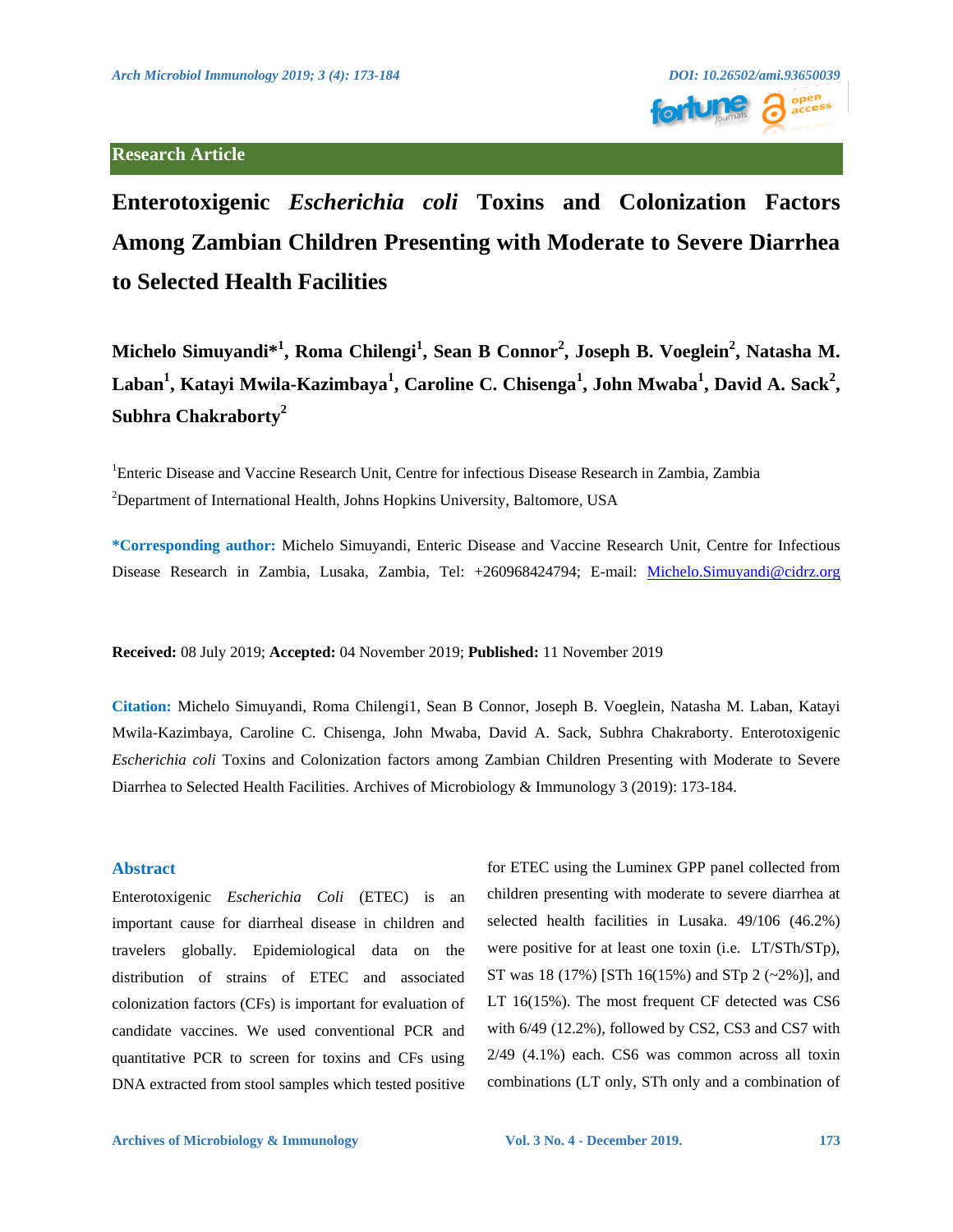LT/STh) while CS2, CS3, CS7 were identified in both LT and LT/STh strains respectively. The mean age of children with detected toxin or CFs was 15.4 months (95% CI: 12.2, 18.7). Our results offer an insight into relevant CFs in ETEC diarrhea in Zambia and that Luminex™ platform is not as specific as ordinary and quantitative PCR for ETEC detection.

**Keywords:** Enterotoxigenic *Escherichia Coli;* Zambia, Diarrhea; Colonization factors (CFs); Toxins; Children

## **Introduction**

Enterotoxigenic *Escherichia coli* (ETEC) is one of the major causes of bacterial diarrhea in low and middleincome countries (LMICs), especially among children and travelers to these regions. ETEC is estimated to cause about 1.7 billion annual episodes of diarrheal illness in LMIC countries lacking access to clean water and basic sanitation [1–3].

Even though the overall death rate from acute diarrheal illness has declined in the past few decades [4], morbidity remains unacceptably high. Repeated bouts of diarrhea disease have been linked to cognitive and developmental impairment, life-long disability, increased risk of cardiovascular disease later in life and reduced life expectancy, and ETEC particularly contributes substantially to post diarrheal sequelae that follow repeated enteric infections [5, 6]. There are approximately more than 100 million children who are thought to suffer from gut dysfunction and its associated morbidities of stunted growth, malnutrition, poor response to oral vaccines, and impaired cognitive development currently [6, 7]. This has led to an increase in the drive to develop vaccines for key diarrheal etiological pathogens including ETEC [8].

ETEC produces enterotoxins and colonization factors (CFs) - proteinaceous surface polymers that facilitate adherence to the intestinal mucosa. More than 25 different CFs have been identified, classified into different families including: (I) CFA/I-like group which include CFA/I, CS1, CS2, CS4, CS14, and CS17; (ii) a CS5-like group which comprise CS5, CS7, CS18 and CS20; and (iii) Class1b which has CS3, CS6, CS10, CS11 and CS12 [9]. The most prevalent CFs are CFA/I, CS1-CS6 and CS21; however more than 30% of all clinical ETEC isolates lack a known CF [10]. To cause diarrhea, ETEC bacteria must adhere to small bowel enterocytes [8], a process mediated by one or more CFs [11, 12]. Once colonized, ETEC strains elaborate heatlabile toxins (LT) and/or heat-stable toxins (ST) that disrupt fluid homeostasis, leading to fluid hypersecretion and watery diarrhea. The general approach to ETEC vaccines involves the inclusion of most common colonization factors CFs with an heat-labile enterotoxin (LT) component to provide broad coverage [8, 13]. Therefore, defining the epidemiology of CFs in high burden populations has important implications for current ETEC vaccine candidates. Current advanced candidates include inactivated strains overexpressing CFA/I, CS3, CS5, and CS6 mixed with an LT B-subunit related toxoid and adjuvant (ETVAX vaccine) [14], and a live attenuated ETEC vaccine that expresses CFA/I, CS1, CS2, CS3, CS5, CS6 with the B subunit of LT (ACE527 vaccine) [15].

One candidate vaccine, ETVAX vaccine, a killed oral vaccine consisting of *E coli* expressing different CFAs, is reported to have induced strong mucosal (faucal and antibody in lymphocyte supernatant, ALS) IgA responses to all vaccine associated CFs and LTB, and memory responses to these antigens remained for at least 13–23 months [8, 16, 17].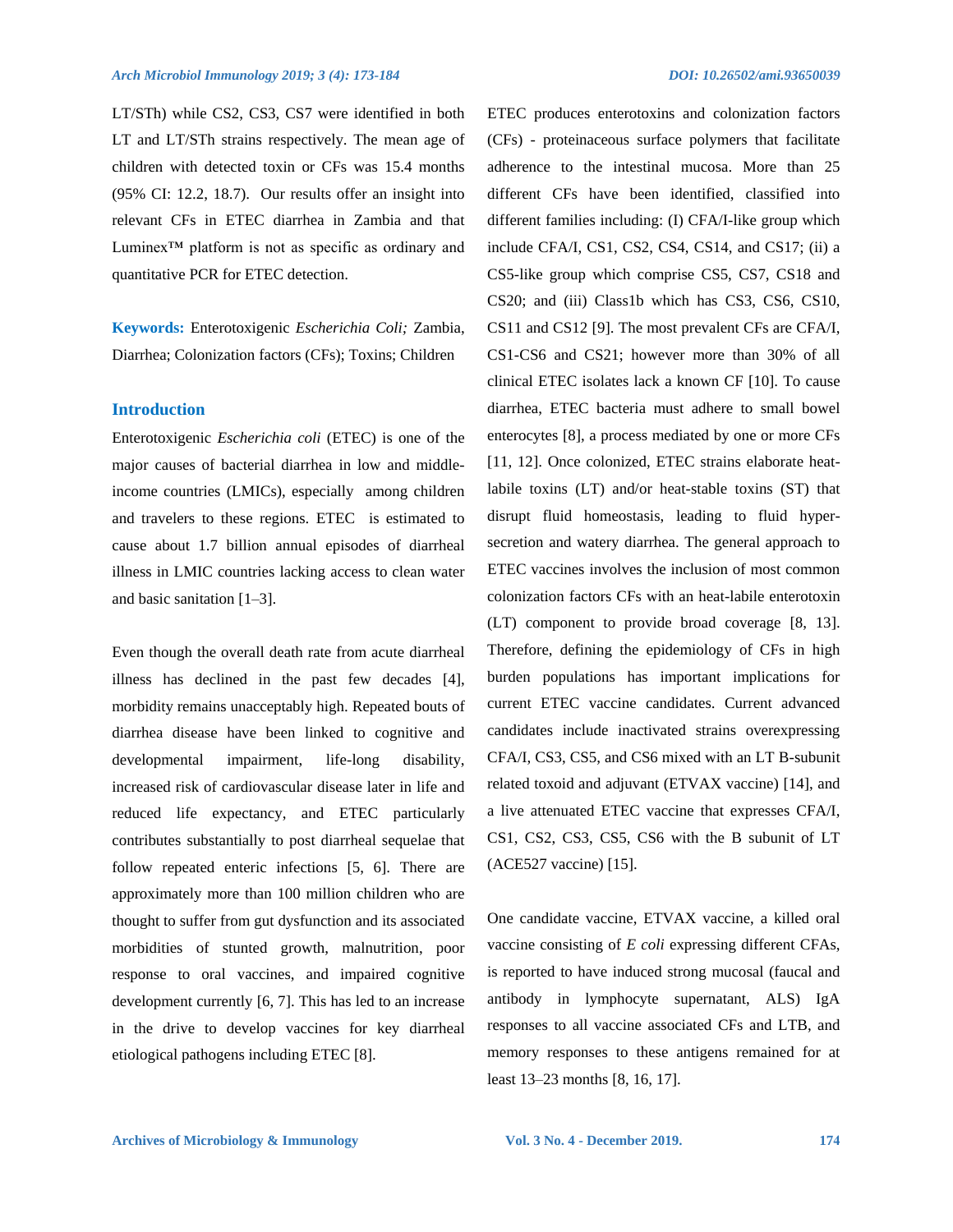In this report, we describe the presence and distribution of toxins and the circulating CFs in children presenting with moderate and severe diarrhea in Lusaka province, Zambia as a potential future evaluation site for ETEC, Shigella and other enteric vaccines.

## **Methods**

## **Study design**

The stool samples used in this study were obtained from a study that evaluated rotavirus vaccine effectiveness in Zambian infants presenting with moderate to severe diarrhea (MSD) at health facilities. The design of the study is described in detail elsewhere [18, 19]. In this paper we report the distribution of toxins and CFs among the ETEC positive samples based on the ordinary PCR and the quantitative PCR. Diarrhea was defined by caregiver confirmation of child having  $\geq$ 3 abnormally loose stools in the past 24 hrs.

## **Nucleic acid extraction**

The Nucleic acid extraction was performed according to [18] were stored at -20 °C before shipment.

## **Detections of enterotoxins and colonization factors**

DNA samples positive for ETEC by Luminex™ xTag were screened for ETEC toxins via conventional PCR using the method described by Rodas *et al.* 2011 [20] after modifications. The final concentrations of the reaction mixes were 1X DreamTaq Green buffer, 0.625 U DreamTaq polymerase, 1.2 mM dNTPs (300 μM each, Denville Scientific, MA), 0.2 μM LT-F primer, 0.2 μM LT-R primer, 0.4 μM STp-F primer, 0.4 μM STp-R primer, 0.9 μM STh-F primer, 0.9 μM STh-R primer, and 4.0 μL (approximately 100 ng) of sample DNA, brought to 25 μL final volume using Ultrapure distilled water (Invitrogen, CA). The primer sequences are given in Table 1. The reactions were performed in 8Thermocycler (Applied Biosystems, CA). The reaction volume was adjusted to 25 μL using Ultrapure distilled water (Invitrogen, CA). The reactions were performed in 8-well strips (Bio-Rad, CA) using SimpliAmp Thermocycler (Applied Biosystems, CA). Following initial denaturation step (2 minutes at 95  $^{\circ}$ C), 35 cycles of denaturation, annealing, and elongation (denaturation 30 seconds at 95 °C, annealing 30 seconds at 52 °C, elongation 30 seconds at 72 °C) were performed. A final elongation step (5 minutes at 72 °C) was performed, before being held at 4 °C. ETEC strain H10407  $(O78: H11 L T<sup>+</sup>, STh<sup>+</sup>, STp<sup>+</sup>)$  and water was used as the positive and negative controls respectively. The amplification products were visualized by running 20 μL of amplification product in 2.5% agarose gels with ethidium bromide in 1X TBE buffer at 140 V for approximately 50 minutes and then visualizing with UV light.

well strips (Bio-Rad, CA) using SimpliAmp

ETEC positive samples were further screened using multiplex PCR for detection of colonization factors. The ETEC CFs PCR was performed as three separate panels of 5-plex PCRs. The panels are as follows: Panel 1 (CS1, CS3, CS4, CS7, CS12), Panel 2 (CS2, CS5, CS17, CS21, CFA/I), and Panel 3 (CS6, CS8, CS15, CS17/19, CS20).

We used the method described by Rodas *et al.* 2011 [20] with modifications. The final concentrations of the reaction mixes were 1X DreamTaq Green buffer, 0.625 U DreamTaq polymerase, 1.0 mM dNTPs (250 μM each, Denville Scientific, MA), 0.2 μM of each of five forward primers, 0.2 μM of each of five reverse primers, and 4.0 μL (approximately 100 ng) of sample DNA, brought to 25 μL final volume using Ultrapure distilled water (Invitrogen, CA). The reactions were performed in 8-well strips (Bio-Rad, CA) using SimpliAmp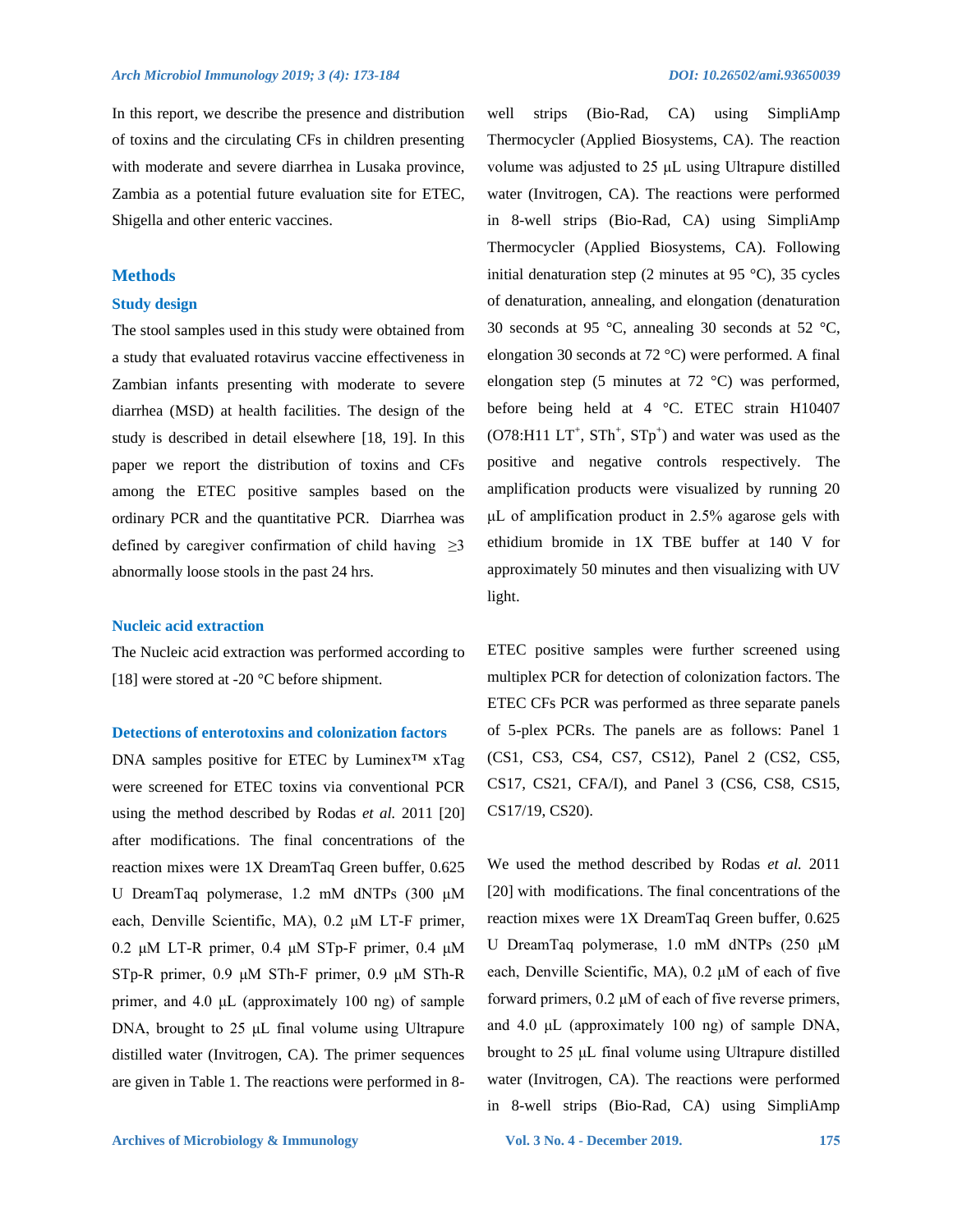Thermocycler (Applied Biosystems, CA). Following initial denaturation step (2 minutes at 95 °C), 35 cycles of denaturation, annealing, and elongation (denaturation 30 seconds at 95 °C, annealing 30 seconds at 52 °C, elongation 45 seconds at 72 °C) were performed. A final elongation step (5 minutes at 72 °C) was performed, before being held at 4 °C.

#### **Quantitative PCR**

To reconfirm the PCR results and to identify any additional samples positive for CFs we rescreened all the ETEC positive samples using quantitative PCR for CFA/I, CS6, and CS21. For all qPCR reactions, PowerUp SYBR Green Master Mix (Applied Biosystems, CA) was used. The primers utilized were taken from Liu et al 2017. The final concentrations of the reaction mixes were 1X PowerUp SYBR Green Master Mix, 0.2 μM forward primer, 0.2 μM reverse primer, and 2.5 μL (approximately 10-100 ng) of sample DNA, brought to  $25 \mu L$  final volume using UltraPure distilled water (Invitrogen, CA). The reactions were performed in 96-well plates (Applied Biosystems, CA) using Step One Plus Real-Time PCR System (Applied Biosystems, CA). Following initial pre-heating and denaturation steps (2 minutes at 50 °C and 2 minutes at 95 °C, respectively), 40 cycles of denaturation, annealing, and elongation (denaturation 3 seconds at 95 °C, annealing and elongation 1 minute at 60 °C) were performed. A final denaturation step (5 seconds at 95  $^{\circ}$ C) and annealing and elongation step (60 seconds at 60 °C) were performed. Finally, a melt curve was produced by increasing temperature from 60 °C to 95 °C and reading fluorescence at 0.5 °C intervals.

ETEC strain H10407 (O78:H11 LT+ STh+ STp+) was used for creation of the standard curve. H10407 was grown in LB broth overnight at 37 °C with shaking and

subsequently DNA was isolated using Qiagen QIAmp DNA Mini Kit (Qiagen, Germany) according to the manufacturer's instructions. A standard curve was created using 5-fold dilutions of the positive control DNA (5 ng/μL, 1 ng/μL, 0.2 ng/μL, 0.04ng/μL and in addition 0.00008 ng/μL). The standard curve was run on

#### **Ethical approval**

every plate in 3 replicates.

Ethical revision and approval for this study was sought through the University of Zambia Biomedical Research Ethics Committee, while the National Health Research Authority provided the authorization to conduct the study. written informed consent prior to initiation of study procedures was sought from caregivers of participants.

## **Results**

ETEC prevalence in this population was 40.7% (462 out of 1135 samples tested) using the Luminex™ xTag Gastrointestinal Pathogen Panel (see Figure 1). We randomly selected 106 samples from the samples which were positive for ETEC using Luminex™. Among these samples, 49 (46.2%) were positive for at least one of the toxins (LT/STh/STp) and/or CFs using PCR. ST was the most common toxin detected in 18(17%) with STh and STp distributed as 16 (15%) and 2 (1.9%) respectively. At least 10 samples (9.4%) had both LT and STh (See Table 2). The most common CF detected was CS6 with 6 (12.2%) positive, followed by CS2, CS3 and CS7 with 2 (4.1%) each and lastly CS5, CS17 and CS20 with one positive for each (see Figure 2). When retested using qPCR for CFA/I and CS6 the multiplex conventional PCR results matched well with the qPCR. There were two additional CS6 positives detected which were with lower copy numbers  $({\sim}10^3 \text{ CFU/gm of }$  stool).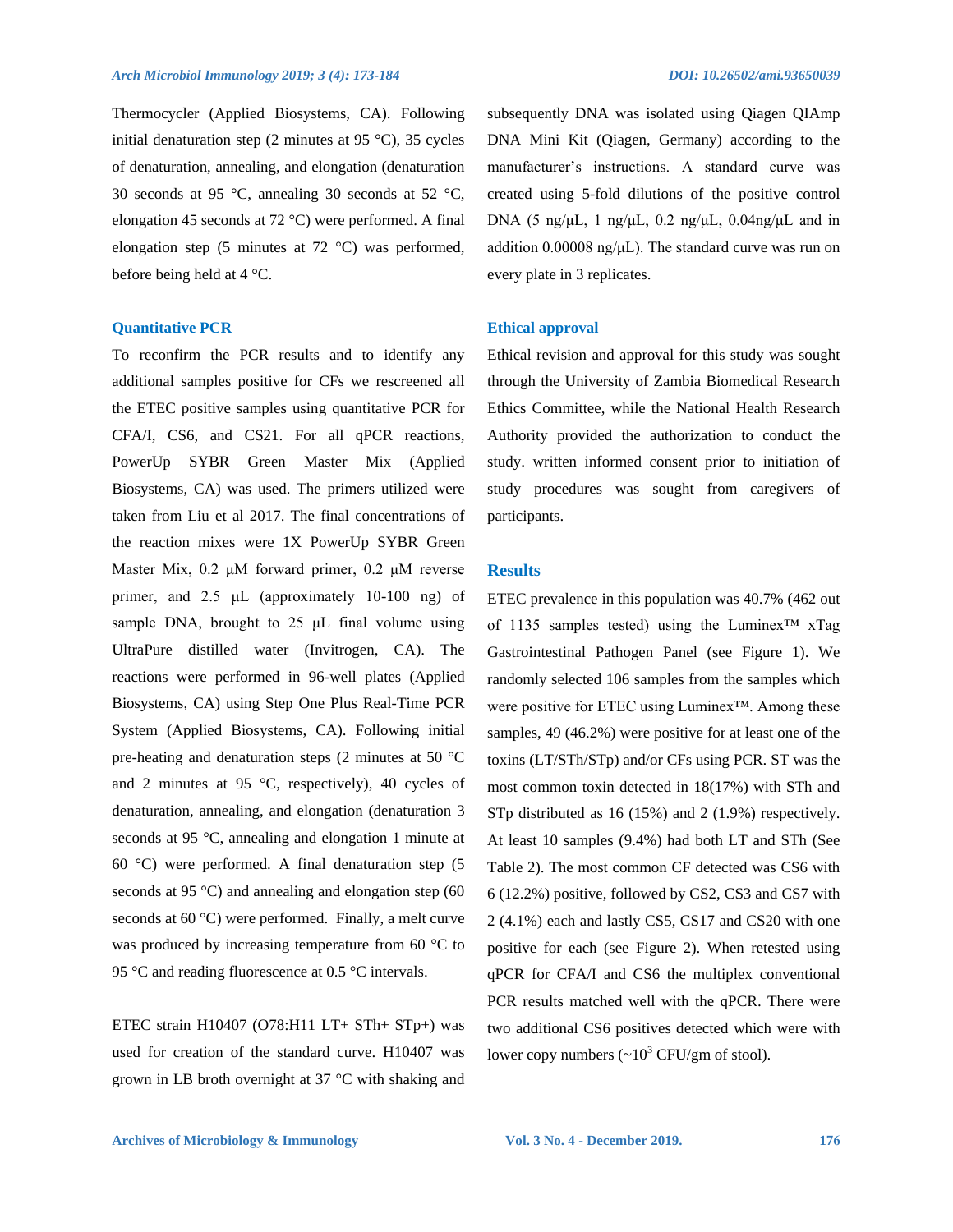

**Figure 1:** Study Flow Diagram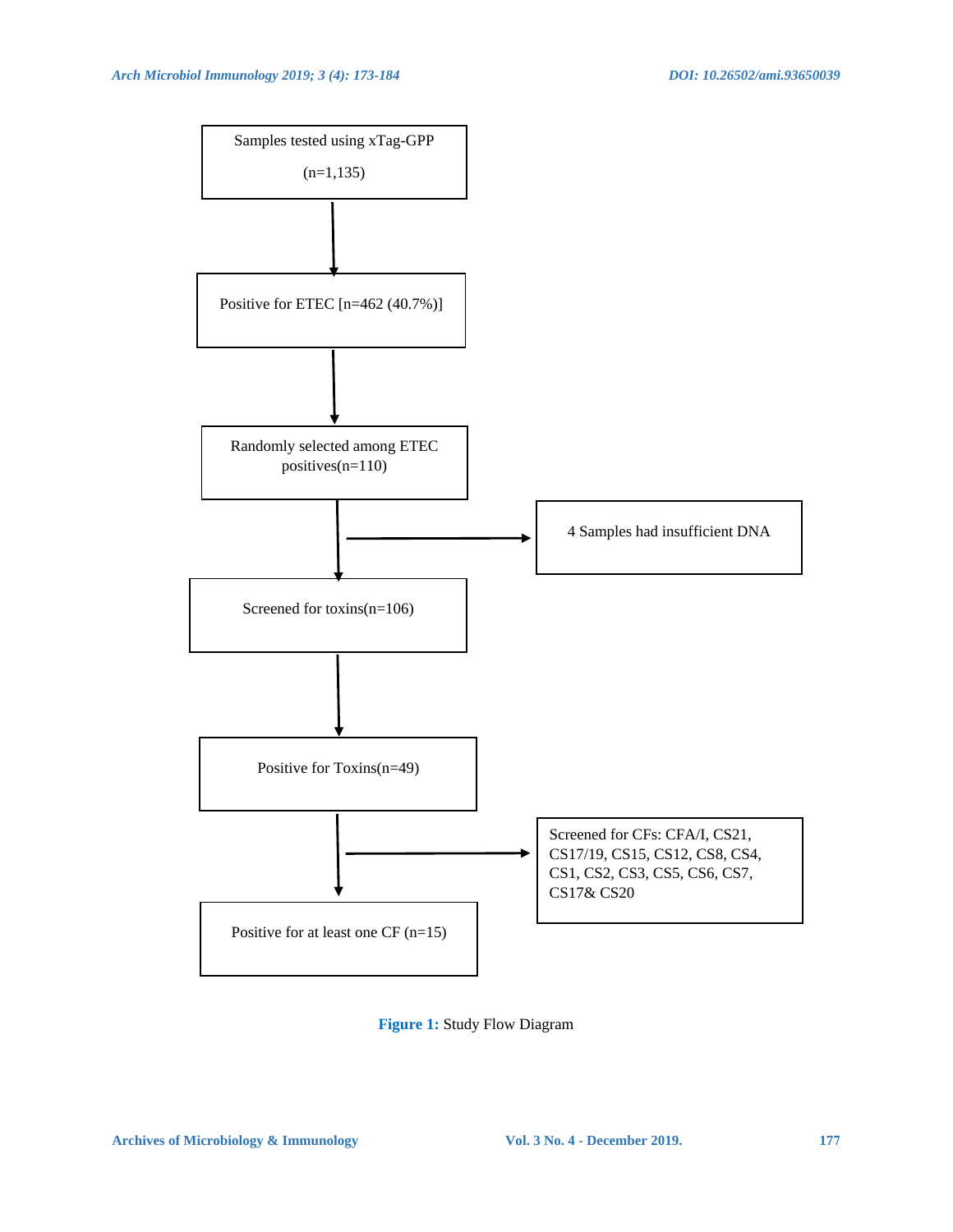

**Figure 2:** Prevalence of CFs among samples that were positive for toxins (LT/ST). Only 15 out of 49 samples positive for toxins had at least one CF detected (i.e. only CS2 CS3 CS5 CS6 CS7 CS17 and CS20 were detected in this study.

The presence of CF genes differed by ETEC toxin types (Table 2). No obvious CF distribution could be noted regarding associated severity of clinical dehydration among the samples. However, five (5) out of the eight (8) CFs positive samples from children classified to be between moderate and severely dehydrated. All but one of the 8 children were one (1) year and older. CS6 was common across all subgroups (LT only, STh only and a combination of LT/STh while CS2, CS7 and CS21 where only identified in LT only and LT/STh groups respectively. Toxins and CFs were detected in children  $\geq$ 12 months of age.

| Genes           | N(%)         |  |  |  |  |  |
|-----------------|--------------|--|--|--|--|--|
|                 |              |  |  |  |  |  |
| Toxin $(N=106)$ |              |  |  |  |  |  |
| LT-only         | $16(15.1\%)$ |  |  |  |  |  |
| <b>ST-only</b>  | 18 (17.0%)   |  |  |  |  |  |
|                 |              |  |  |  |  |  |
| · STh           | $16(15.1\%)$ |  |  |  |  |  |
| - STp           | $2(1.9\%)$   |  |  |  |  |  |
| $LT+ST$         | 15 (14.2%)   |  |  |  |  |  |
| - LT+STh        | 10 (9.4%)    |  |  |  |  |  |
| - LT+STp        | $4(3.8\%)$   |  |  |  |  |  |
| - LT+STh+STp    | $1(0.9\%)$   |  |  |  |  |  |

Table 1: Summary of prevalence of toxins(n=106)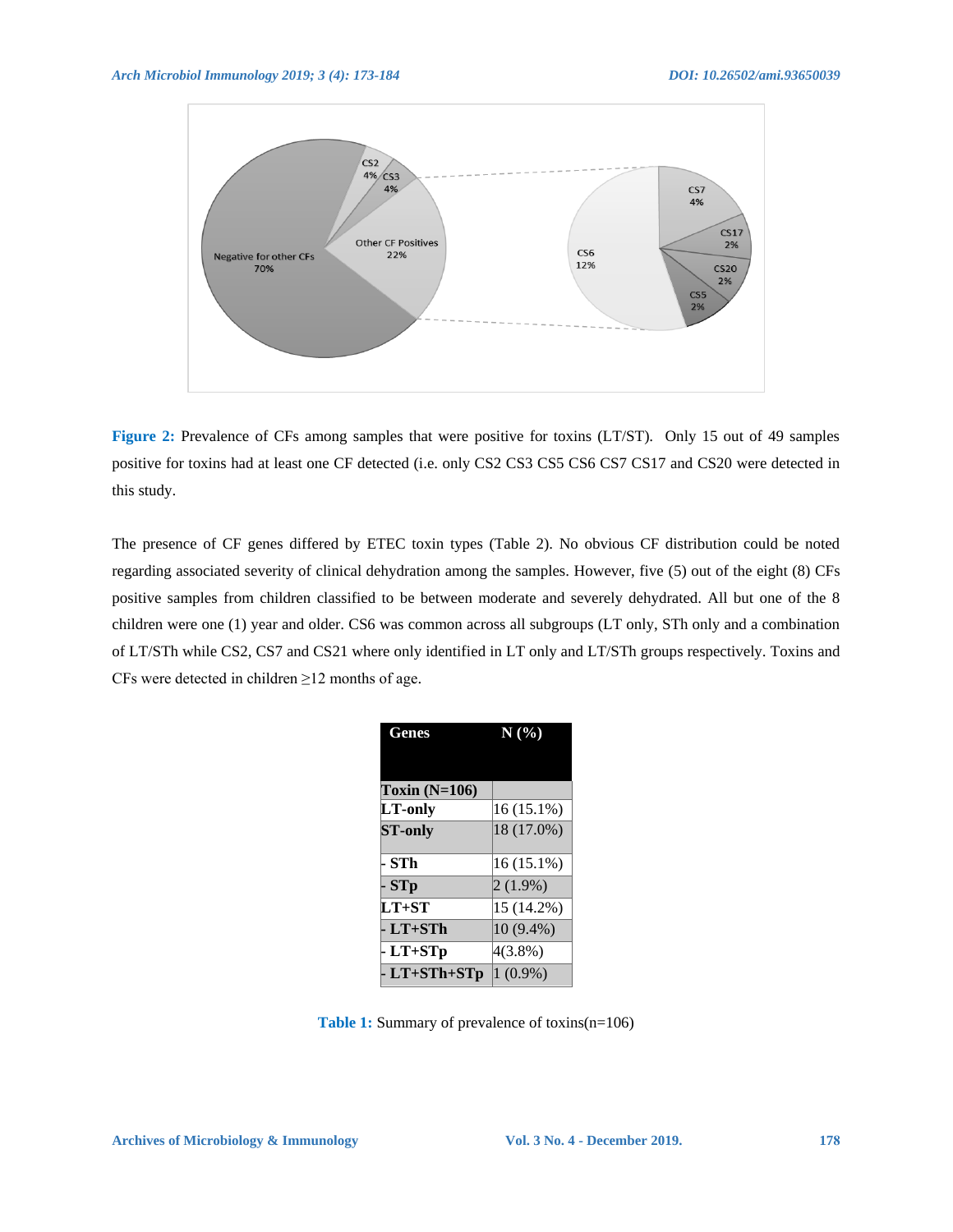| $\mathbf N$             | Age(Mo) Sex LT STh STp CS2 CS3 CS5 CS6 CS7 |                |   |   |            |                |              |                |                | <b>CS17</b>  | $\textcolor{blue}{\textbf{CS20}}$ | <b>Dehydration</b><br>assessment* |
|-------------------------|--------------------------------------------|----------------|---|---|------------|----------------|--------------|----------------|----------------|--------------|-----------------------------------|-----------------------------------|
| 1                       | 23                                         | $\mathbf{F}$   |   |   |            |                |              |                |                |              |                                   | $\overline{4}$                    |
| $\overline{2}$          | 15                                         | M              |   |   |            |                |              |                |                |              |                                   | $\overline{2}$                    |
| $\mathbf{3}$            | 12                                         | $\overline{F}$ |   |   |            |                |              |                |                |              |                                   | 3                                 |
| $\overline{\mathbf{4}}$ | 10                                         | M              |   |   |            |                |              |                |                |              |                                   | 3                                 |
| 5 <sup>5</sup>          | 22                                         | $\overline{F}$ |   |   |            |                |              |                |                |              |                                   | $\overline{2}$                    |
| 6                       | 27                                         | ${\bf F}$      |   |   |            |                |              |                |                |              |                                   | 1                                 |
| $\overline{7}$          | 18                                         | $\overline{F}$ |   |   |            |                |              |                |                |              |                                   | 3                                 |
| 8                       | 25                                         | $\mathbf{F}$   |   |   |            |                |              |                |                |              |                                   | 3                                 |
|                         | Mean age<br>(19)                           |                | 5 | 3 | $\sqrt{2}$ | $\overline{2}$ | $\mathbf{1}$ | $\overline{4}$ | $\overline{2}$ | $\mathbf{1}$ | $\mathbf{1}$                      |                                   |

**Table 2:** Summary of children with at least one CF detected. Dehydration assessment 1= Non, 2= Mild, 3=Moderate, 4= Severe

#### **Discussion**

In this study, we report for the first time the toxin and CF distributions of ETEC in the Zambian children with diarrhea. We have identified that ST is the most common toxin type expressed in this population. This is consistent with what other studies including those by Kharat et al. (2017), Platts-Mills et al. (2015) as well as a systematic review by Isidean et al. (2011) which also reported that in the GEMS sites and in Latin America and the Caribbean, the Middle East and North Africa, and South Asia, the prevalent toxin in endemic populations is ST [1, 10, 21]. Our results show that LT expressed alone or in combination with STh is expressed in ~29% of the study population, and STh alone in17% of the population. Thus, vaccine candidates that have the immunogenic LT component and multiple CFs from different classes could potentially provide a wider protection against circulating ETEC strains in this population.

CS6 was the most prevalent CFs in our population at ~12%. CS6 is an important structural gene which is critical in binding and pathophysiology of ETEC [22]. This, in our view constitutes an important vaccine target as its blockage would likely minimize the pathogen's ability to attach to target receptors and hypothetically result in reduced pathogenic virulence. This perhaps justifies the inclusion of the CS6 targets in the constructs of the current ETEC vaccines in clinical development i.e. ACE527 and ETVax [17].

CS2, CS3 and CS7 are the CFs detected in this study population at 4.2% and is present across most ETEC subgroups (LT-only, LT/STh). Interestingly, we did not detect any CS21; this gene is reported to be the most common CF among travelers and in expected endemic pediatric diarrhea [23] as it plays a key role in bacterial self-agglutination, cell adhesions and protection from environmental stressors [24] and has been shown to play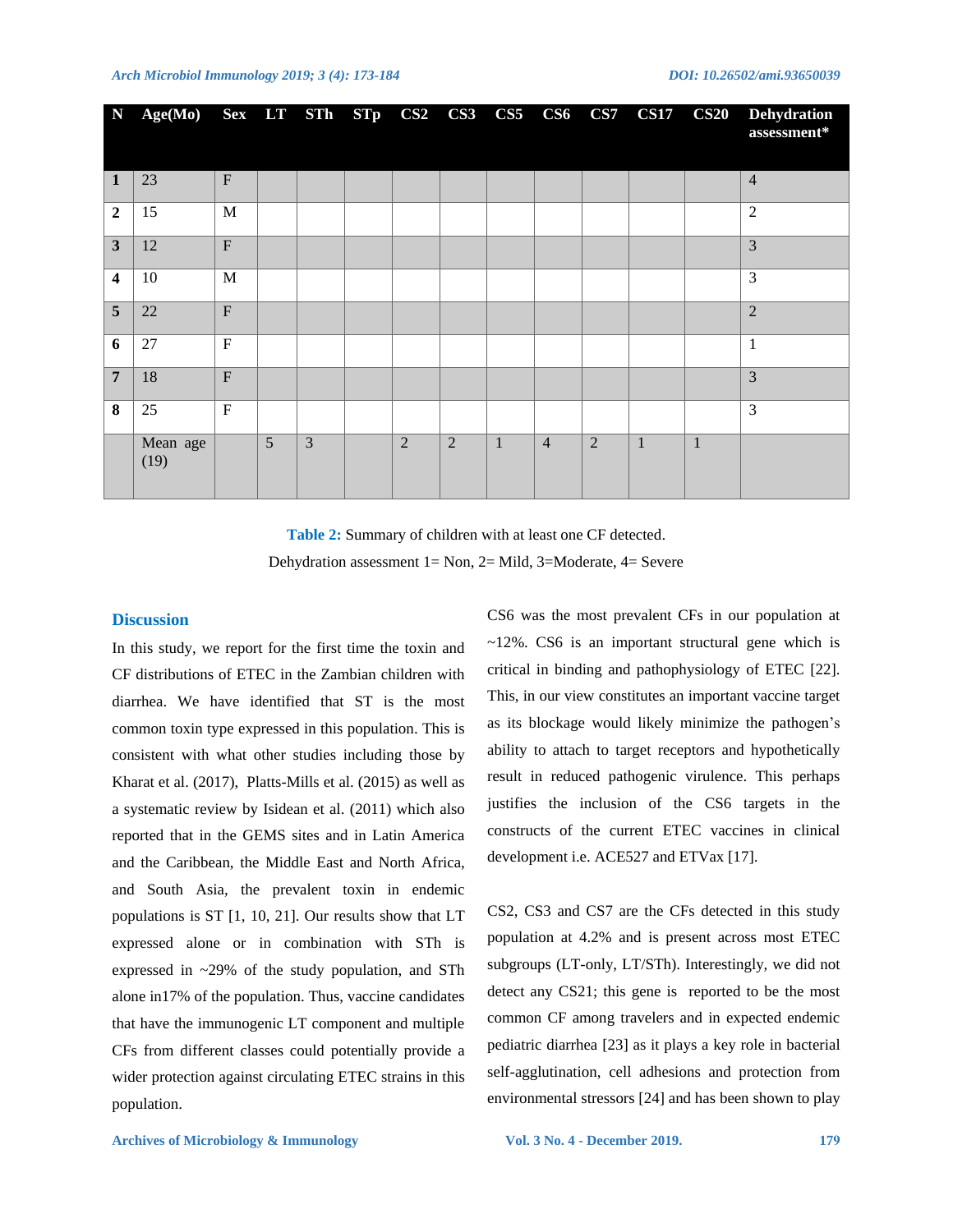a key role in pathogenesis of ETEC diarrhea in animal models [25]. It is unclear why we could not find any of this CF in our population and as such we may only speculate: If indeed it is associated with much more severe diarrhea, it may be found among more severely ill children in tertiary admission facilities, in which case our sampled population could have missed as we recruited from primary care facilities.

Using the constructs of the two leading vaccine candidates ETVAX (CFA/I, CS3, CS5, CS6 and LCTBA (mixed with an LT B-subunit related toxoid) and the ACE527 a combination of three live-attenuated *E. coli* that expresses CFA/I, CS1, CS2, CS3, CS5, CS6 and the B subunit of LT, an estimated vaccine coverage of 51. 6% and 55.7% respectively (See Figure 3), with the assumption that in vaccine construct CS5 would cross protect against CS7.



**Figure 3:** Hypothetical vaccine coverage based on the CFs present in this study.

Our study also reports that ETEC toxins and CFs were detected in children  $\geq 12$ months old, (our study average age was 16.3 months  $(1.4 - 50.7)0$  which is consistent with several studies across the globe, African continent and the region [1, 26, 27].

We also note that we got only 49 samples positive for at least one ETEC toxin using PCR and qPCR (based on the presence of LT/ST), out of the 106 total samples we tested which tested positive by Luminex™ xTag. This discrepancy could be due to the difference in the sensitivity and specificity of the two assays.

While this is the first effort to report ETEC epidemiology to this level of detail in Zambia, we recognize that our study has some methodological limitations. Firstly, the parent study recruiting participants used a passive case detection system capturing only those children who reported to health facilities with diarrhea; this means that we have no data on mild diarrhea occurring at community level without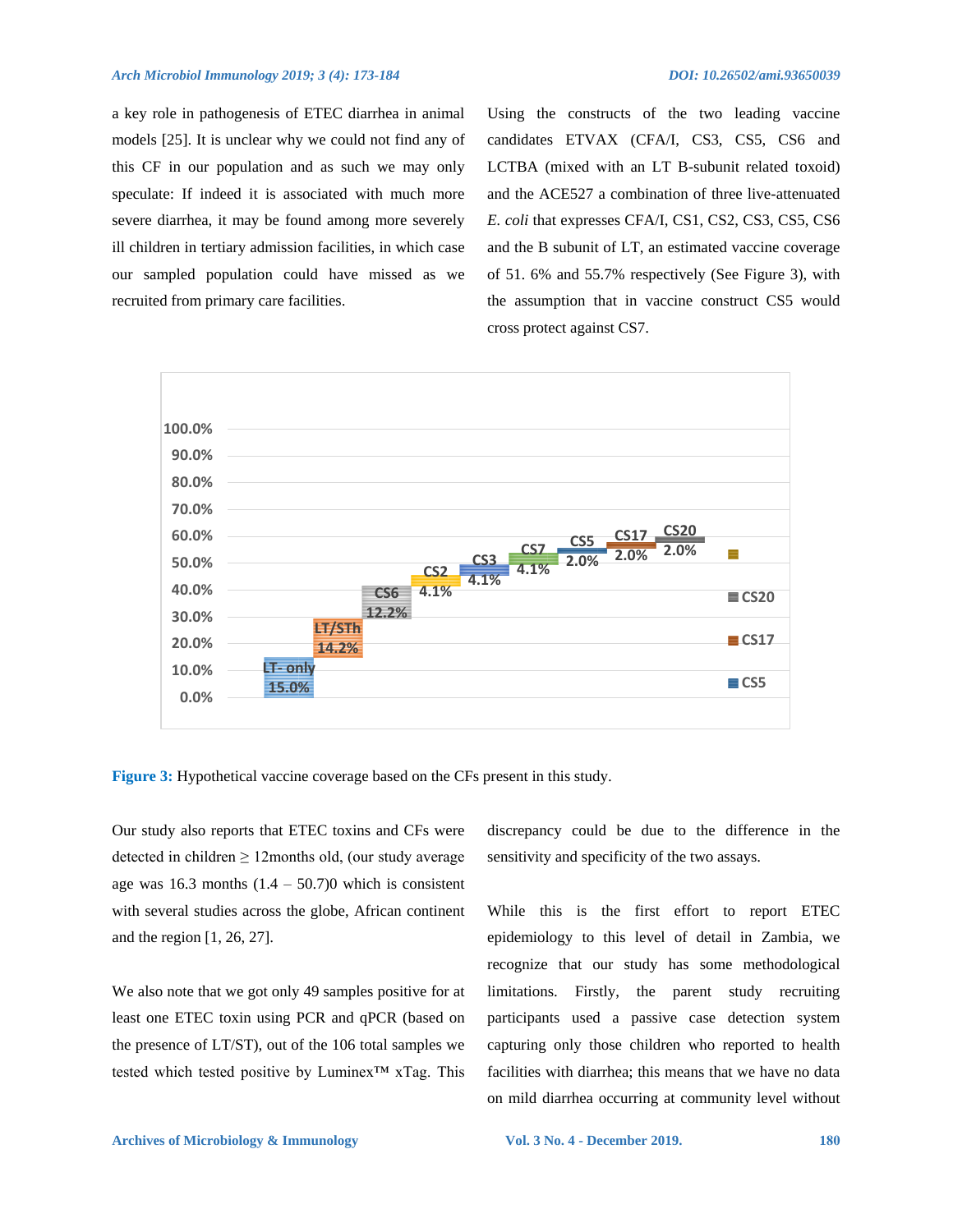reaching the health facility. Secondly, we only targeted the classical CFs that that have been used for ETEC vaccine coverage studies, and as such we have no idea about other known CFs which were not included. Thirdly, we carried out the assays on total DNA extracted from children with MSD and had no way to account for individual strain contribution to clinical diarrhea. Thus, the toxins and CFs detected in the collected DNA could have been from different strains within the same sample. Lastly, the limitation in sample size could affect the generalizability of the results reported here, even though randomization and selection of samples was done independent of the laboratory team who tested the samples.

The study however has strengths in that we employed the use of molecular methods in detecting toxins and CFs which are more sensitive compared to phenotypic methods.

# **Future work**

These results provide a basis for studies aimed at characterizing the ETEC isolates in Zambia using Full genome sequence analysis to identify, putative CFs especially for those isolates which would have tested negative for the known CFs.

## **Conclusion**

Our results highlight the importance of understanding the ETEC epidemiology and strains circulating in Zambia. In addition, the prevalence of CS6 which has been isolated among isolates causing travelers' diarrhea over a wide geographic region supports the need to do additional studies of CFs and ETEC in endemic countries and that prevalence of CS6 which has been shown to be highly conserved and important in diarrhea

should be included in future multivalent ETEC vaccines.

#### **Data availability**

Data used in this study will be made available to any interested researchers upon request. To request data access, one must write to the secretary of CIDRZ Ethics and Compliance Committee, Ms. Hope Mwanyungwi  $(Hope.Mwanyungwi@cidrz.org)$  through the corresponding author (Michelo Simuyandi) mentioning the intended use for the data. The requested data should only be used for the purposes related to the original research or study. The CIDRZ Ethics and Compliance Committee will normally review all data requests within 48-72 hrs (Monday-Friday), and provide notification if access has been granted or additional project information is needed, before access can be granted.

## **Author contribution**

MS conceptualization, data analysis draft manuscript preparation and revision RC conceptualization, data analysis draft manuscript preparation and revision KK draft manuscript preparation and revision NL draft manuscript preparation and revision CCC draft manuscript preparation and revision JM draft manuscript preparation and revision SBC ETEC detection, CFs testing and manuscript preparation and revision JBV ETEC detection, CFs testing and manuscript preparation and revision SC conceptualization, data analysis, manuscript preparation and revision DS conceptualization, manuscript preparation and revision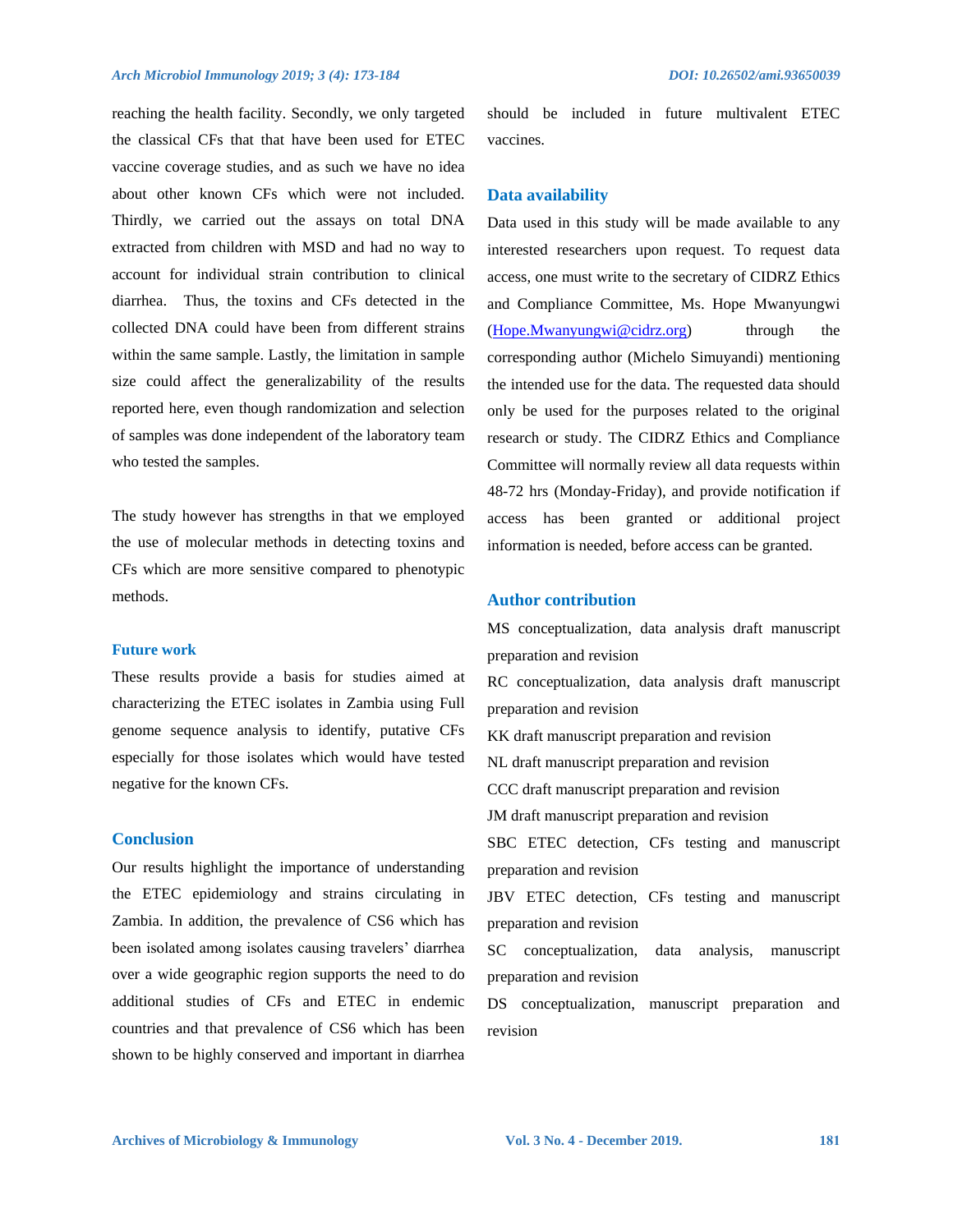## **Financial Disclosure**

The original case-control study was funded by the Bill & Melinda Gates Foundation (Grant # OPP1033211). Detection of ETEC toxins and CFs were funded by PATH/EVI (to SC) at Johns Hopkins Bloomberg School of Public Health.

## **Conflict of Interest**

All authors declared that they have no conflict of interest.

## **Acknowledgment**

We are grateful to all the study participants and their caregivers. We would like to thank the CIDRZ EDVRU team for the sample preparation, storage and logistics for shipment to JHU.

## **References**

- 1. Platts-Mills JA, Babji S, Bodhidatta L, Gratz J, Haque R, et al. Pathogen-specific burdens of community diarrhoea in developing countries: A multisite birth cohort study (MAL-ED). Lancet Glob Heal 3 (2015): e564-e575.
- 2. Kotloff KL, Nataro JP, Blackwelder WC, Nasrin D, Farag TH, et al. Burden and aetiology of diarrhoeal disease in infants and young children in developing countries (the Global Enteric Multicenter Study, GEMS): a prospective, case-control study. Lancet 382 (2013): 209-222.
- 3. Qadri F, Svennerholm A-M, Faruque ASG, Sack RB. 2005. Enterotoxigenic Escherichia coli in developing countries: epidemiology, microbiology, clinical features, treatment, and prevention. Clin Microbiol Rev 18: 465–483.
- 4. Fischer Walker CL, Rudan I, Liu L, Nair H, Theodoratou E, et al. Global burden of

childhood pneumonia and diarrhoea. Lancet 381 (2013): 1405-1416.

- 5. Guerrant RL, DeBoer MD, Moore SR, Scharf RJ, Lima AAM. The impoverished gut--a triple burden of diarrhoea, stunting and chronic disease. Nat Rev Gastroenterol Hepatol 10 (2013): 220.
- 6. Investigators TMN. The MAL-ED study: A multinational and multidisciplinary approach to understand the relationship between enteric pathogens, malnutrition, gut physiology, physical growth, cognitive development, and immune responses in infants and children up to 2 years of. Clin Infect Dis 59 (2014): S193– S206.
- 7. Guerrant RL. Malnutrition as an enteric infectious disease with long-term effects on child development. Nat Rev 66 (2009): 487– 505.
- 8. Fleckenstein JM. Providing Structure to Enterotoxigenic Escherichia coli Vaccine Development. J Infect Dis 216 (2017): 1–3.
- 9. Mentzer A Von, Tobias J, Wiklund G, Nordqvist S, Aslett M, et al. Identification and characterization of the novel colonization factor CS30 based on whole genome sequencing in enterotoxigenic Escherichia coli (ETEC ). Sci Rep 7 (2017): 12514.
- 10. Isidean SD, Riddle MS, Savarino SJ, Porter CK. A systematic review of ETEC epidemiology focusing on colonization factor and toxin expression. Vaccine 29 (2011): 6167–6178.
- 11. Liu J, Silapong S, Jeanwattanalert P, Lertsehtakarn P, Bodhidatta L, et al. Multiplex real time PCR panels to identify fourteen colonization factors of enterotoxigenic Escherichia coli (ETEC). PLoS One 12 (2017):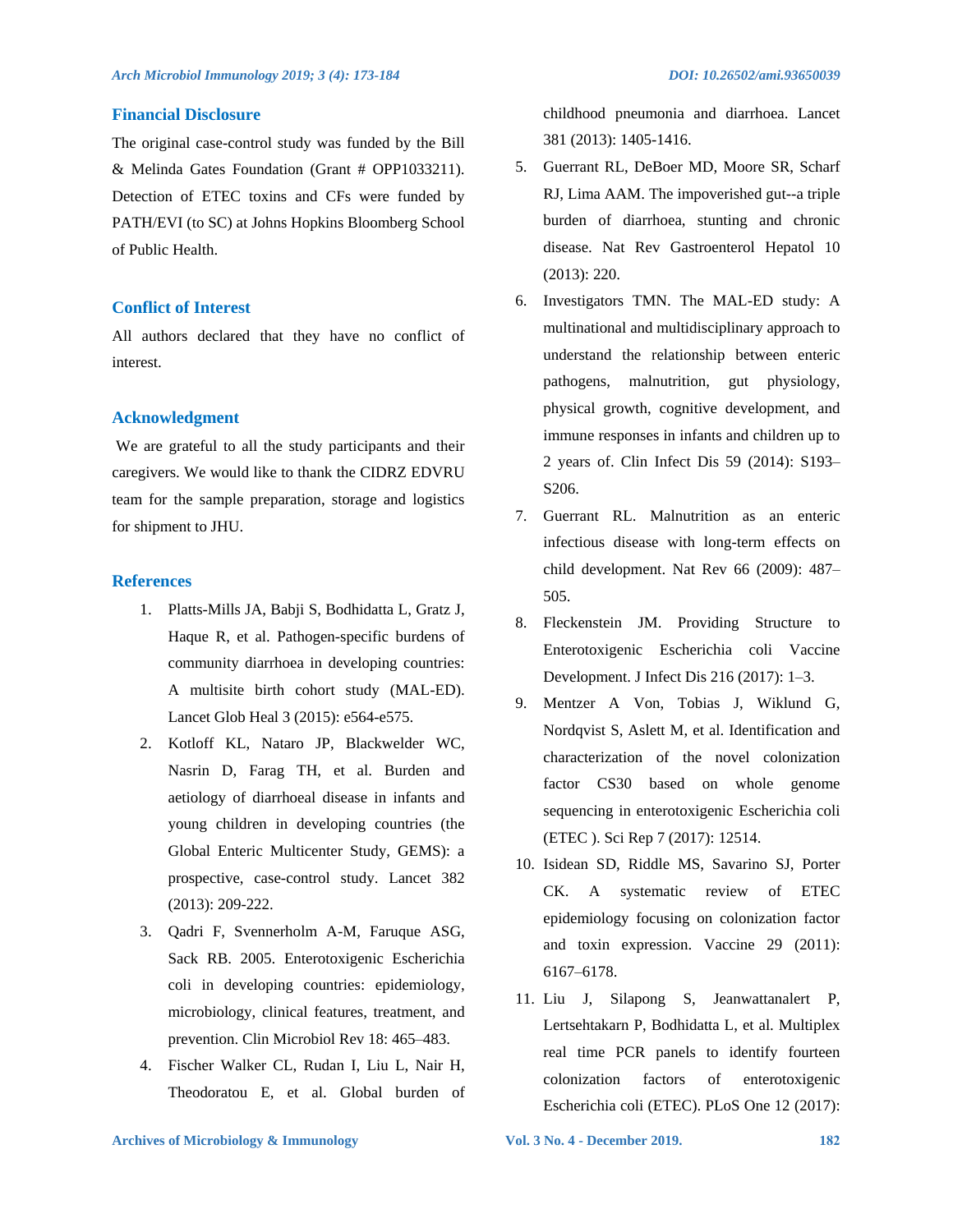1–10.

- 12. Mentzer A von, Tobias J, Wiklund G, Nordqvist S, Aslett M, et al. Identification and characterization of the novel colonization factor CS30 based on whole genome sequencing in enterotoxigenic Escherichia coli (ETEC). Sci Rep 7 (2017): 12514.
- 13. Fleckenstein JM, Sheikh A, Qadri F. Novel Antigens for enterotoxigenic Escherichia coli (ETEC) Vaccines. Expert Rev Vaccines 13 (2014): 631–639.
- 14. Lundgren A, Bourgeois L, Carlin N, Clements J, Gustafsson B et al. Safety and immunogenicity of an improved oral inactivated multivalent enterotoxigenic Escherichia coli (ETEC) vaccine administered alone and together with dmLT adjuvant in a double-blind, randomized, placebo-controlled Phase I study. Vaccine 32 (2014): 7077–7084.
- 15. Walker RI. An assessment of enterotoxigenic Escherichia coli and Shigella vaccine candidates for infants and children. Vaccine 33 (2015): 954–965.
- 16. Leach S, Lundgren A, Carlin N, Löfstrand M, Svennerholm AM. Cross-reactivity and avidity of antibody responses induced in humans by the oral inactivated multivalent enterotoxigenic Escherichia coli (ETEC) vaccine ETVAX. Vaccine 35 (2017): 3966– 3973.
- 17. Bourgeois AL, Walker RI, Wierzba TF. Status of vaccine research and development for enterotoxigenic Escherichia coli. Vaccine 34 (2015): 2880–2886.
- 18. Chisenga CC, Bosomprah S, Laban NM, Mwila- K, Mwaba J, Simuyandi M, Chilengi R. Aetiology of Diarrhoea in Children Under Five in Zambia Detected Using Luminex

xTAG Gastrointestinal Pathogen Panel. Pediatr Infect Dis 3 (2018): 8.

- 19. Beres LK, Tate JE, Njobvu L, Chibwe B, Rudd C, et al. A Preliminary Assessment of Rotavirus Vaccine Effectiveness in Zambia. Clin Infect Dis 62 (2016): S175–S182.
- 20. Rodas C, Mamani R, Blanco J, Blanco JE, Wiklund G, Svennerholm AM, Sjöling Å, Iniguez V. Enterotoxins, colonization factors, serotypes and antimicrobial resistance of enterotoxigenic Escherichia coli (ETEC) strains isolated from hospitalized children with diarrhea in Bolivia. Brazilian J Infect Dis 15 (2011): 132–137.
- 21. Kharat VB, Ahmed M, Jiang ZD, Riddle MS, Du Pont HL. Colonization factors in enterotoxigenic escherichia coli strains in travelers to Mexico, Guatemala, and India compared with children in Houston, Texas. Am J Trop Med Hyg 96 (2017): 83–87.
- 22. Alam MM, Aktar A, Afrin S, Rahman MA, Aktar S, et al. Antigen-Specific Memory B-cell Responses to Enterotoxigenic Escherichia coli Infection in Bangladeshi Adults. PLoS Negl Trop Dis 8 (2014): 6–8.
- 23. Guerra JA, Romero-herazo YC, Arzuza O, Gómez-duarte OG. Phenotypic and Genotypic Characterization of Enterotoxigenic Escherichia coli Clinical Isolates from Northern Colombia, South America 2014.
- 24. Cruz-córdova A, Espinosa-mazariego K, Ochoa SA, Saldaña Z. CS21 positive multidrug-resistant ETEC clinical isolates from children with diarrhea are associated with selfaggregation , and adherence 5 (2014): 1–10.
- 25. Guevara CP, Luiz WB, Sierra A, Cruz C, Qadri F, et al. Enterotoxigenic Escherichia coli CS21 pilus contributes to adhesion to intestinal cells